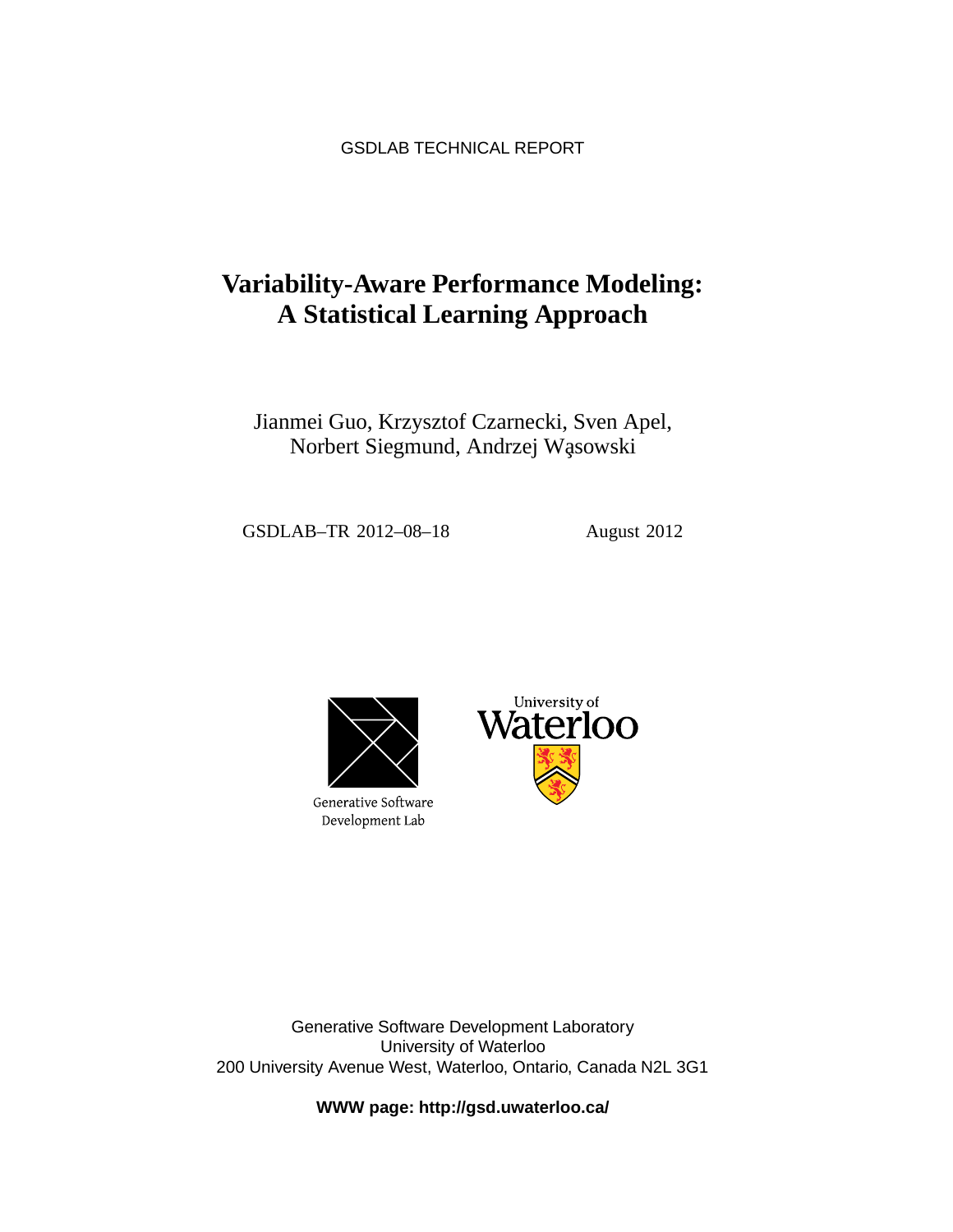The GSDLAB technical reports are published as a means to ensure timely dissemination of scholarly and technical work on a non-commercial basis. Copyright and all rights therein are maintained by the authors or by other copyright holders, notwithstanding that they have offered their works here electronically. It is understood that all persons copying this information will adhere to the terms and constraints invoked by each author's copyright. These works may not be reposted without the explicit permission of the copyright holder.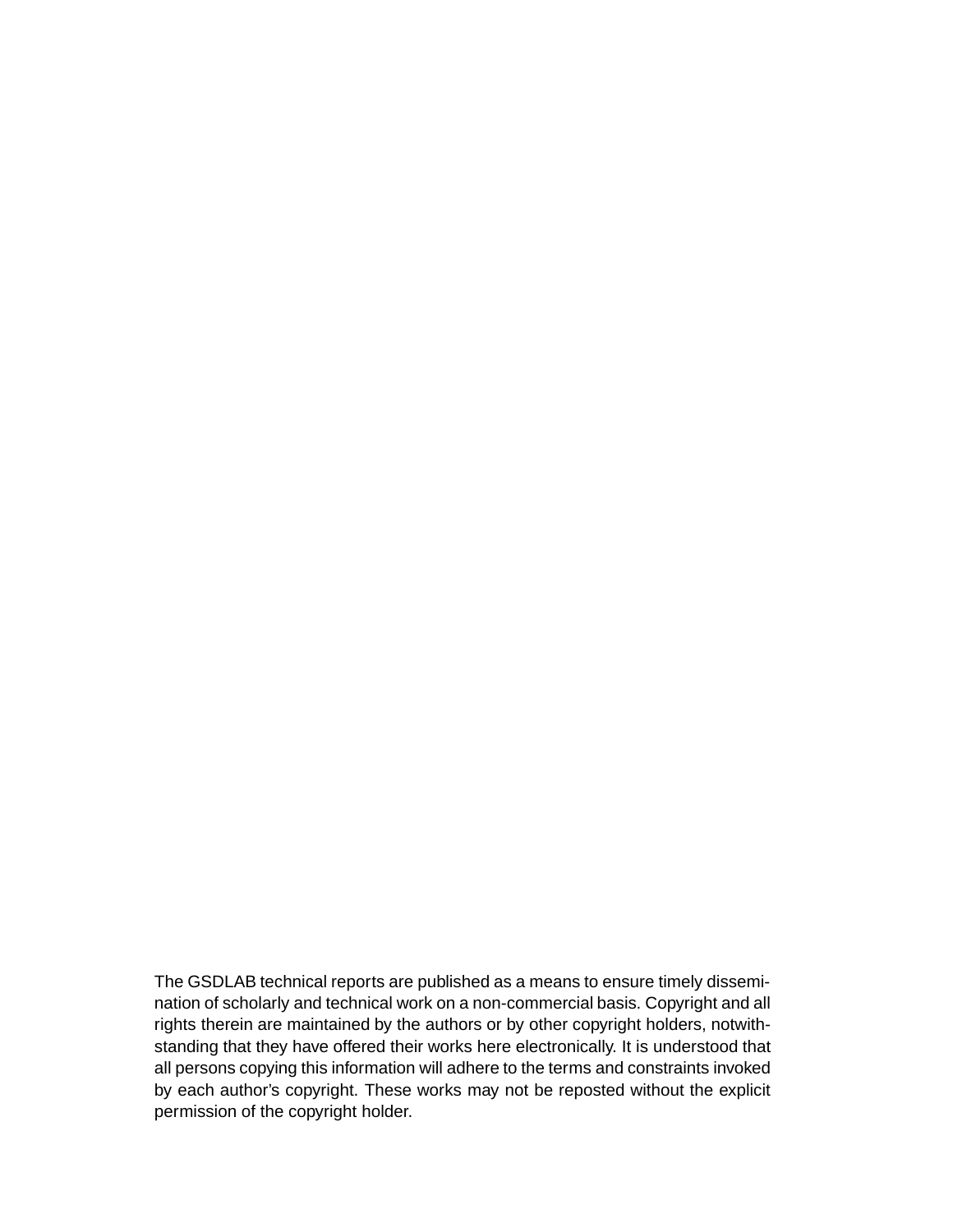# Variability-Aware Performance Modeling: A Statistical Learning Approach

Jianmei Guo<sup>∗</sup>, Krzysztof Czarnecki<sup>∗</sup>, Sven Apel<sup>†</sup>, Norbert Siegmund<sup>‡</sup>, and Andrzej Wasowski<sup>§</sup>

<sup>∗</sup>University of Waterloo, Canada †University of Passau, Germany ‡University of Magdeburg, Germany <sup>§</sup>IT University of Copenhagen, Denmark

*Abstract***—Customizable software systems allow users to derive configurations by selecting features. Building a performance model to understand the tradeoff between performance and feature selection is important to be able to derive a desired configuration. A challenge is to predict performance accurately when features interact. Another is that, in practice, we can often measure only few configurations as a sample for prediction, and we cannot select these configurations freely to cover certain feature interactions. We propose an incremental and variability-aware approach to performance modeling based on statistical learning. Our approach incorporates performance-relevant feature interactions and quantifies their influence implicitly during the process of performance modeling. It identifies the most relevant feature selections automatically for performance prediction. Empirical results on six real-world case studies show that our approach achieves an average of** 94 % **prediction accuracy measuring few randomly selected configurations.**

#### I. INTRODUCTION

Customizable software systems facilitate software configuration by *variability* management, i.e., by identifying and controlling commonalities and variations in a set of software artifacts such as requirements, architecture, components, and code [1]–[3]. Commonalities and variations are defined and managed by *variability models*, which are used in many real-world, customizable systems such as the Linux kernel and the embedded operating system eCos [4]. Today, the most widely used variability models are *feature models*, in which *features* are essentially configuration options relevant to users [5]–[7]. Every configuration derived from a customizable system is represented by a combination of features. A feature model defines all valid feature combinations (a.k.a., *feature selections*) of a customizable system. As shown in Figure 1, a feature model can be displayed as a tree-like structure that defines relationships among features. These relationships define the choices that users can make when configuring a system.

For a customizable software system, each derived configuration and its corresponding feature selection need to satisfy various user requirements [8]–[11]. One of the most important user requirements is *performance* (e.g., response time, throughput, and resource utilization), because it directly affects user perception and costs [12]. *Variability-aware performance modeling* identifies and incorporates the correlations between performance and feature selection and helps users make tradeoffs when configuring a system to satisfy a certain

performance goal [13]. For example, the database illustrated in Figure 1 can be configured to achieve maximum performance when used on a server, but may also be configured for low energy consumption when deployed on a smartphone.

Users need performance models to understand the influence of a feature selection on performance and to answer questions like "What happens to performance if I use this configuration?" [13]. Users can also use performance models to anticipate and eliminate performance anomalies [14]. Moreover, software configuration in practice is often "reconfiguration" [15], [16], i.e., users start with a default configuration and then modify it; in this case, performance models help users choose a proper starting point close to the final performance goal.

It is non-trivial to build performance models for customizable software systems. First, even for a small feature model, feature combinatorics can produce an exponential number of configurations [10]. For example, the relatively simple feature model shown in Figure 1 gives rise to 2, 560 valid configurations. So, it is usually infeasible to carry out a comprehensive performance measurement for all valid configurations of a customizable system [9]. Hence, in practice, often only a limited set of configurations is measured, either by simulation in the lab or by monitoring in the field (i.e., in practical deployments) [13]. How to use *few* measured configurations to build performance models with reasonable prediction accuracy (e.g., above  $90\%$ ) is still an open issue.

Second, *feature interactions* may cause unexpected behavior and unpredictable performance anomalies, which makes many straightforward assessment methods not applicable [17], [18]. For example, the performance influence of two features, both appearing in a configuration, may not be easily deducible from the performance influence of each feature in separation. It is still a major challenge to detect and incorporate feature interactions and their performance influence effectively [19].

Third, existing approaches detect feature interactions mainly by heuristics, based on different feature coverage criteria [8], [9], [20]. For example, the *pair-wise* heuristic assumes that features interact mainly in pairs; it selects and measures a specific set of configurations that cover all pair-wise feature interactions for performance prediction [8]. However, in practice, the configurations that we can measure or that we already have (e.g., by monitoring in the field) are often *random*;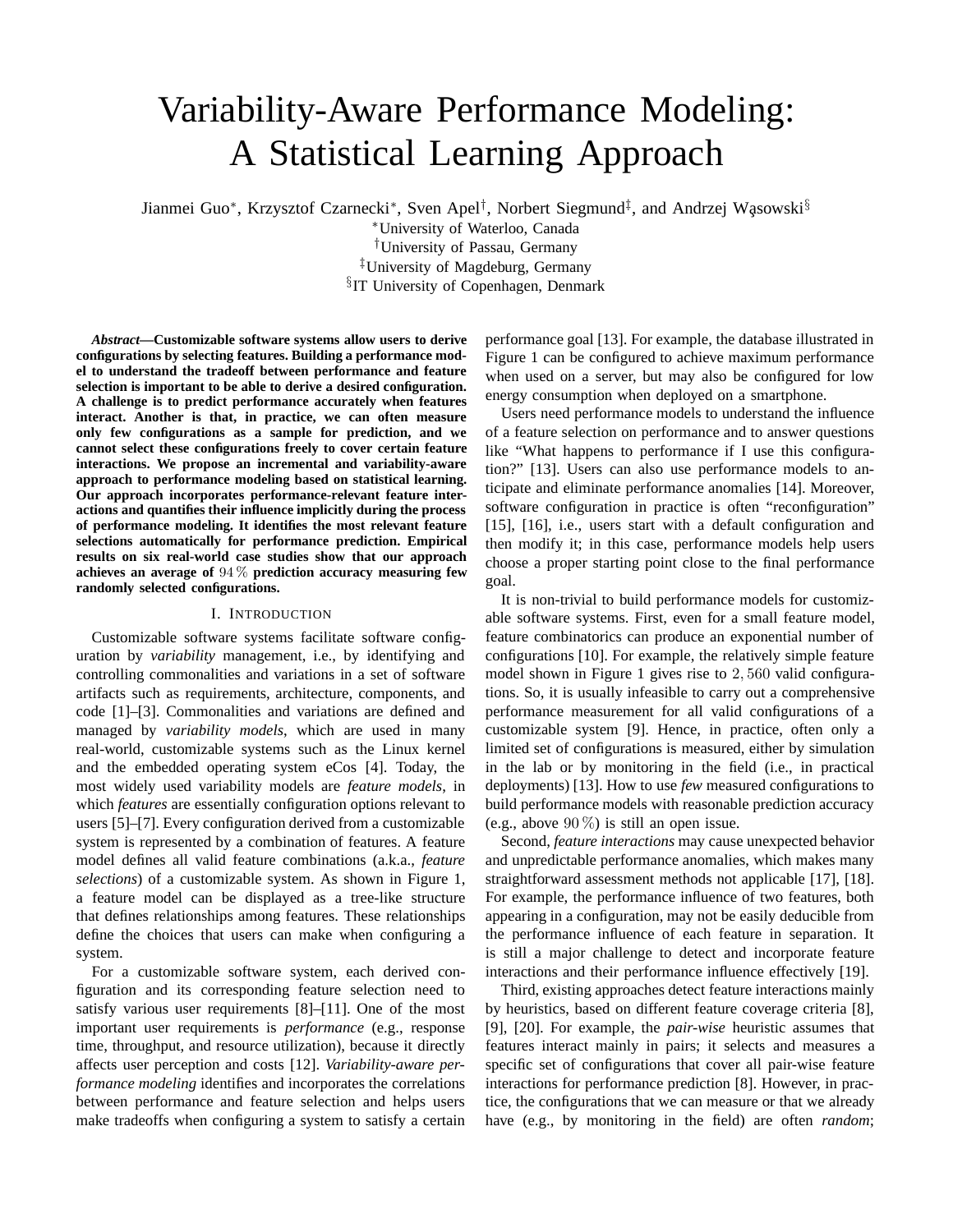and they may not meet any feature coverage criterion. Is it possible to use random configurations as a basis for reasonable performance modeling?

We aim at building variability-aware performance models to address the above challenges. We formalize the performance modeling problem and reduce it to a *nonlinear regression* problem, and we use a statistical learning technique to solve the problem and to model the correlations between performance and feature selection. Our approach incorporates feature interactions and quantifies their performance influence implicitly along with the learning process. It identifies the feature selections most relevant to performance automatically and uses them for performance prediction. Our approach works in an incremental way so that users can use it to produce prediction results starting with a small set of measured configurations, and extend it when further configurations are available. The main contributions are summarized as follows:

- We propose an incremental and variability-aware approach to performance modeling with reasonable prediction accuracy based on few random sample configurations.
- Our approach aims at automatically identifying the most relevant feature selections for performance prediction, which implicitly incorporate performance-relevant feature interactions; it also applies to higher-order feature interactions without additional effort.
- We demonstrate the practicality and generality of our approach by experiments on a public dataset with six customizable systems spanning different domains, implementation languages, and configuration mechanisms.
- Empirical results show that our approach produces an average of 94 % prediction accuracy on the evaluated dataset. Moreover, our approach shows a desirable and robust increasing trend of accuracy with the increase of sample configurations.

# II. PROBLEM FORMALIZATION AND CHALLENGES

Figure 1 shows the feature model of Berkeley DB (C version)<sup>1</sup> using the notation defined in [5], [21]. A feature model *FM* defines all N features  $F = \{f_i\}$  with  $1 \le i \le N$ and all valid configurations  $C$  of a customizable system. A configuration  $c \in C$  is an assignment of selection or deselection to each feature in the feature model. A configuration is *valid* if the assignment is allowed by the feature model.

We define a Boolean-valued function over  $F$  denoting whether a feature is selected, i.e.,  $x : F \to \{Y, N\}$ . That is, if  $x(f) = Y$ , then feature f is selected, otherwise it is deselected. We represent a configuration as a set of assignments to all features, i.e.,  $c = \{x(f_1), x(f_2), ..., x(f_N)\}\$ . For simplicity,  $c = \{x_1, x_2, ..., x_N\}$ , if we mark a position number on each feature in the feature model. For example, in Figure 1, a configuration with the selected features {DB, CRYPTO, PAGESIZE, PS1K, CACHESIZE, CS16M} can be encoded as  ${x_1 = Y, x_2 = Y, x_9 = Y, x_{10} = Y, x_{15} = Y, x_{17} = Y}$ .



Figure 1. Feature model of Berkeley DB (C version)

For a certain performance metric  $P$ , we define a real-valued function on C to indicate the *actual* performance influence of each configuration, i.e.,  $p : C \rightarrow \mathbb{R}$ . The problem is that we cannot measure  $p(c)$  for every  $c \in C$  due to the exponential number of configurations. In practice, we have only a limited set of already produced and measured configurations  $\hat{C} = \{\hat{c}_1, \hat{c}_2, ..., \hat{c}_m\} \subseteq C$  (usually  $|\hat{C}| \ll |C|$ ) and their corresponding performance measurements  $P(\hat{C}) =$  $\{p(\hat{c}_1), p(\hat{c}_2), ..., p(\hat{c}_m)\}\$ . Given  $\hat{C}$  and  $P(\hat{C})$  as input, the goal is to find a hypothesis function  $h$  to predict the performance influence of each configuration in  $C$  as accurately as possible:

$$
h: C \to \mathbb{R} \ s.t. \ L(h(c), p(c)) \ is \ minimal \tag{1}
$$

where  $L(h(c), p(c))$  is a *loss function* for penalizing errors in prediction. Assuming C as input,  $p(c)$  as the target output,  $\hat{C}$  and  $P(\hat{C})$  as training examples, and  $h(c)$  as the target hypothesis, the above problem can be formulated as a *learning* problem [22].

To solve such a learning problem, the challenges are manifold. First, given a certain performance metric (e.g., response time), each feature in the feature model has its own *relevance* to the metric. How to identify the most relevant features and filter out the irrelevant ones? Second, we cannot use simple linear models such as  $h(c) = \sum_{i=0}^{n} \beta_i x_i$  as performance models, because the change of performance influence could be nonlinear due to feature interactions. How to build such a nonlinear model? Furthermore, the effects of many learning techniques depend heavily on the quantity and quality of input training examples [22]. In our case, we have only few random configurations ( $|C| \ll |C|$ ). How to achieve prediction with reasonable accuracy using limited training examples?

#### III. OVERVIEW OF APPROACH

To address the challenges above, we propose an incremental and variability-aware approach to performance modeling based on statistical learning. Figure 2 illustrates the approach. From the user viewpoint, the approach answers the following question: What is the value of the performance metric P (e.g., response time or throughout) for the application  $A$  using configuration  $c$ ? Our approach matches  $c$  with the most similar performance decision rule of A and returns a quantitative prediction of  $P$  (i.e.,  $h(c)$ ). The rules are obtained automatically by statistical learning from existing training examples. Further, users can verify the prediction by simulation in the lab or monitoring in the field. The verified results can be reused as training examples. Thus, our approach works in an incremental way and produces results based on existing data.

<sup>1</sup>http://www.oracle.com/us/products/database/berkeley-db/

<sup>2</sup>Here, we omitted the deselected features for brevity.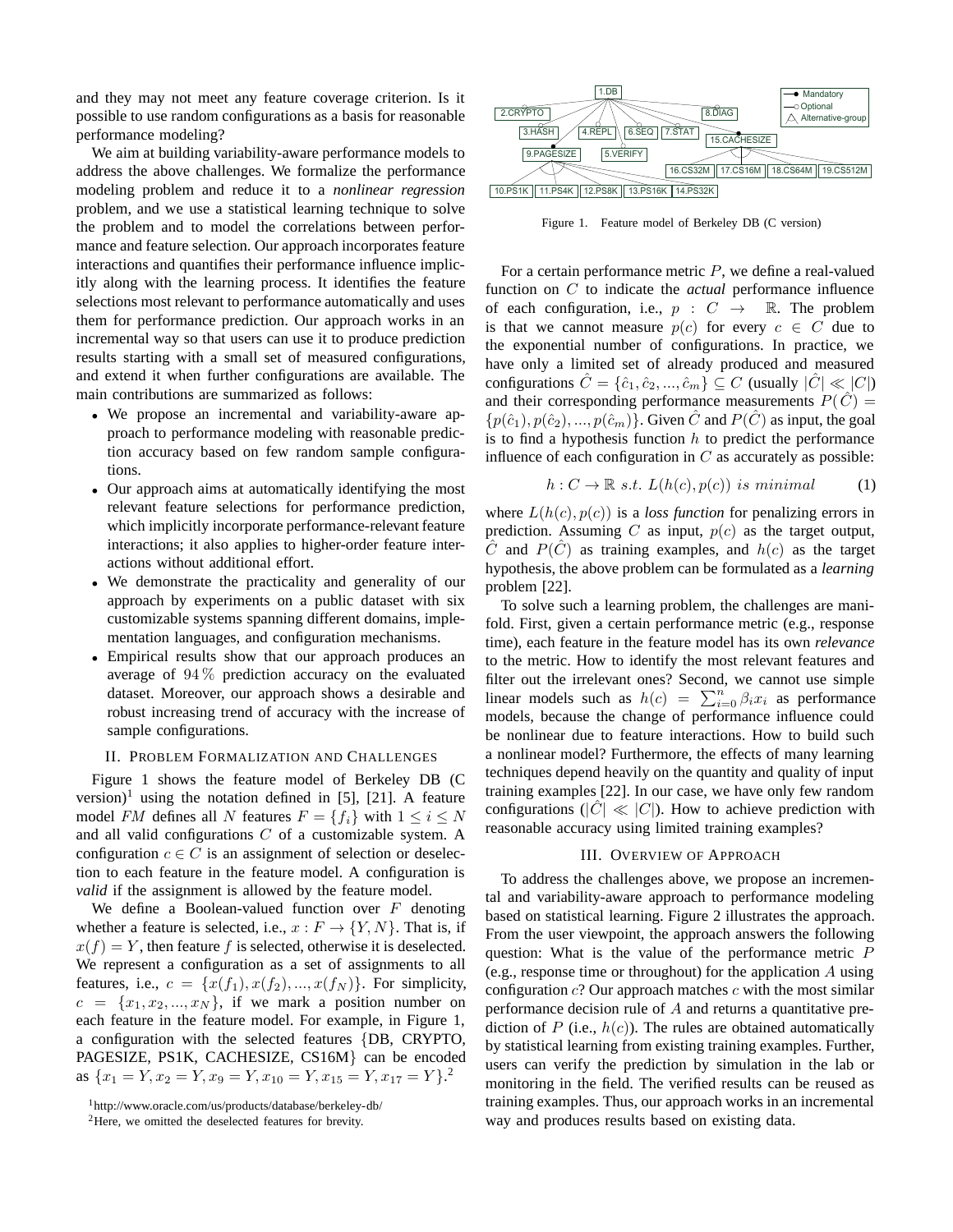

Figure 2. Overview of our approach

TABLE I EXAMPLE DATASET OF BERKELEY DB

|  |  |  |  |                     |  |  |  |  | x1 x2 x3 x4 x5 x6 x7 x8 x9 x10 x11 x12 x13 x14 x15 x16 x17 x18 x19 p(c) |
|--|--|--|--|---------------------|--|--|--|--|-------------------------------------------------------------------------|
|  |  |  |  |                     |  |  |  |  | Y Y N N Y Y Y N Y N N Y N N Y N N Y N 10.7352                           |
|  |  |  |  |                     |  |  |  |  | Y N Y N Y N N Y Y N N Y N N N N Y 0.7715                                |
|  |  |  |  |                     |  |  |  |  | Y N N Y N Y Y N Y N N Y N N Y N N Y N 0.5008                            |
|  |  |  |  |                     |  |  |  |  | Y N Y Y Y Y Y Y N N N N Y Y N N N Y 2.1563                              |
|  |  |  |  |                     |  |  |  |  | Y N N N Y Y N Y Y N N N N Y Y N Y N N 0.9484                            |
|  |  |  |  | Y N N Y N N Y Y Y Y |  |  |  |  | N N N N Y N Y N N 0.5802                                                |
|  |  |  |  |                     |  |  |  |  | Y Y Y Y Y N N N Y N N N N Y Y N N Y N 38.9490                           |
|  |  |  |  |                     |  |  |  |  |                                                                         |

#### IV. VARIABILITY-AWARE PERFORMANCE MODELING

This section presents our approach in detail. We describe each step of the process underlying our approach, providing the main intuitions behind the approach and the research question that need to be studied experimentally.

#### *A. Data Interpretation and Preparation*

According to the data nomenclature defined in [23], all training examples form a *dataset*. Each training example is an *observation*, namely a measured configuration  $\hat{c} \in \hat{C} \subseteq C$  and its actual performance measurement  $p(\hat{c})$ . Each observation is recorded in terms of *variables*, which can be distinguished as *input variables* and *output variables*. Input variables are measured or preset data items; in our case, they are the variables to indicate the selection or deselection of features defined in each configuration, i.e.,  $\{x_1, x_2, ..., x_N\}$ . For example, Table I shows an example dataset of Berkeley DB, in which input variables,  $x_1$  through  $x_{19}$ , denote the features shown in Figure 1. Output variables are the variables influenced by the input variables. Here, they are the variables with respect to the performance metric P.

Generally, a feature in a feature model can be either *abstract* or *concrete* [24]. A feature is abstract if and only if it is not mapped to any implementation artifacts; a concrete feature is mapped to at least one implementation artifact. Thus, we have the following intuition:

*Intuition 1:* The actual performance influence of a configuration results from all of its concrete features.

Furthermore, some features will appear in all valid configurations, e.g., the features "DB", "PAGESIZE" and "CACHE-SIZE" shown in Figure 1. These features provide no information to help distinguish the performance influence of different configurations (a.k.a., *information gain* in information theory and statistics [25]). This observation yields another intuition:

*Intuition 2:* Features that appear in all valid configurations of a feature model provide no information for performance modeling.

According to the above two intuitions, we process the input dataset by removing the abstract features and by removing the features appearing in all valid configurations, which reduces the number of input variables.

# *B. A Nonlinear Regression Problem*

Variables can store different types of data. In our case, input variables are *categoric* and output variables are *numeric*. A categoric variable is one that takes on a single value from a fixed set of possible values, while a numeric variable has values that are integers or real numbers [23]. In our case, every input variable  $x_i$  has two values "Y" and "N" to indicate if a feature is selected in a configuration or is not. The output variable for a configuration  $c$  has two kinds of numeric values: the actual performance measurement  $p(c)$  and the predicted performance influence  $h(c)$ . The input dataset is the set of measured configurations  $\hat{C}$  and the corresponding performance measurements  $P(\tilde{C})$ . Due to the numeric output and possible feature interactions, the problem defined in equation (1) reduces to a *nonlinear regression* problem [26].

An effective approach to nonlinear regression is to subdivide, or *partition*, the dataset into smaller regions where feature interactions are more manageable, for example, higherorder feature interactions are decomposed into pair-wise feature interactions. We continue to partition the sub-divisions recursively, as in hierarchical clustering [26], until finally we get to chunks of the dataset that are so manageable that we can fit simple models to them.

# *C. Classification and Regression Trees (CART)*

*Classification and regression trees (CART)* is a simple and efficient technique to implement the above recursive partitioning process [27]. CART uses a tree to represent the recursive partition. As shown in Figure 3, CART starts with the input dataset ( $\hat{C}$  and  $P(\hat{C})$ ) and then partitions it into two mutually exclusive parts by a *split node*. Here, the first split node is the input variable  $x_2$ , which indicates whether the feature "CRYPTO" is selected or not. Observations with  $x_2 = "N"$ go to the left, and observations with  $x_2 = "Y"$  go to the right. The observations in each part are partitioned again by further split nodes (e.g., the variable  $x_{14}$  of feature "PS32K"). The partition process continues recursively until each terminal node or *leaf* of the tree represents a *cell* of the partition and has attached to it a simple local model, which applies to that cell only. To determine which cell a configuration is in, we start at the first split node and then match the value of each split with the configuration until a leaf. Suppose that we use  $|l|$ to indicate the number of all samples contained in any cell  $l$ , we define the *local model* in the cell using a simple *piecewiseconstant* model [28], namely the sample mean of the output variable in that cell:

$$
h_l = \frac{1}{|l|} \sum_{\hat{c}_i \in l} p(\hat{c}_i).
$$
 (2)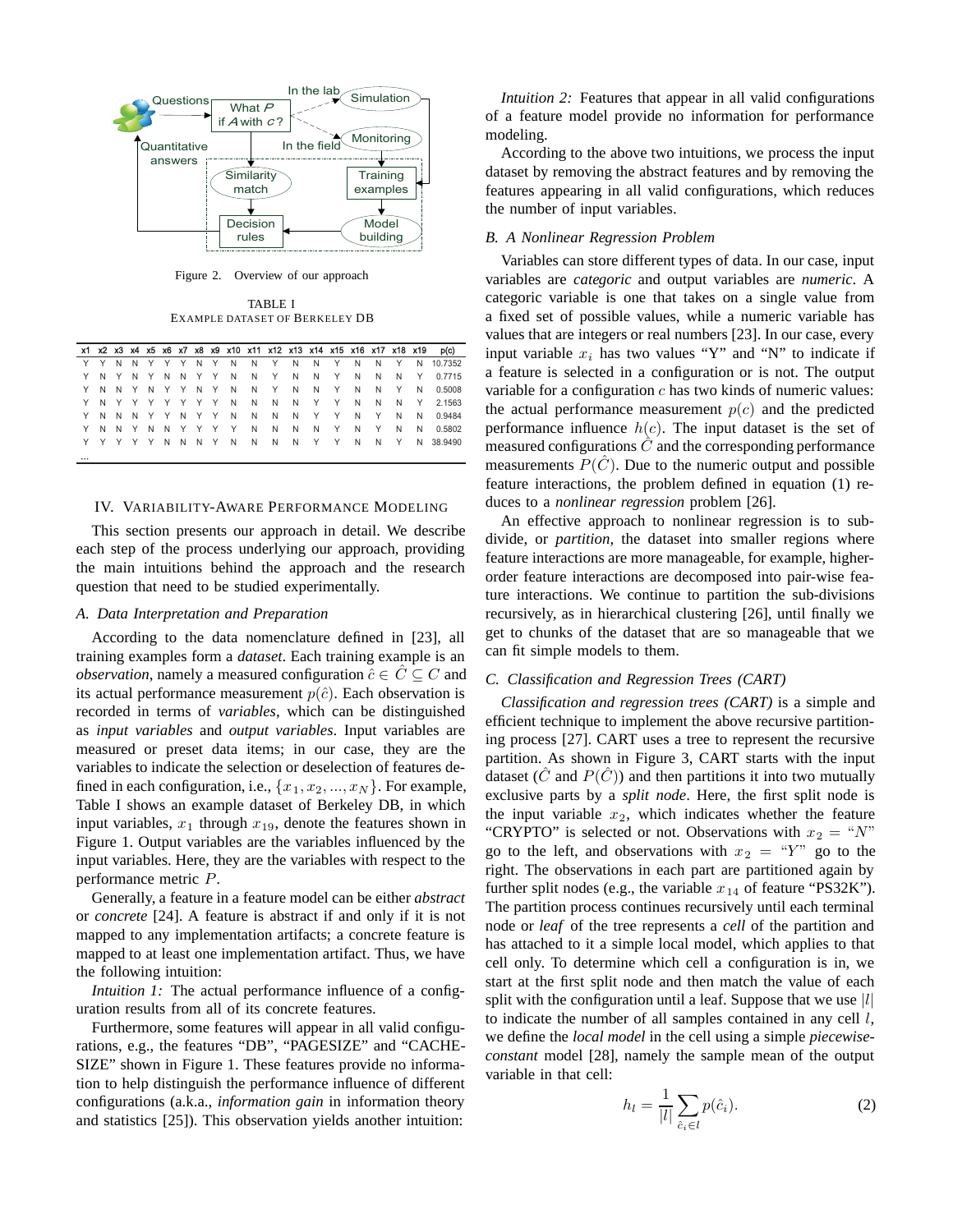

Figure 3. Example CART for 139 training examples of Berkeley DB

For example, in Figure 3, there are 42 observations in the leftmost cell and the sample mean is  $h_l = \frac{1}{42} \sum_{i=1}^{42} p(\hat{c}_i)$ 0.5105. If a new configuration c satisfies  $x_2 = N \wedge x_{14} =$  $N \wedge x_{13} = N$ , then it also falls into the leftmost cell and its predicted performance influence is  $h(c) = h_l = 0.5105$ .

Generally, all split nodes beyond the first split (i.e., root) imply *interaction effects* [28], i.e., the interacting influence of all input variables appearing in split nodes. For example, the influence of the variable  $x_{14}$  (feature "PS32K") depends on the value of variable  $x_2$  (feature "CRYPTO"). Suppose that there are q leaves in a CART, we can formulate the *global model* of CART within the function framework of an *additive model* [26] as follows:

$$
h(c) = \sum_{i=1}^{q} \beta_i \delta_i(x_1, x_2, ..., x_N)
$$
 (3)

where  $\delta_i$  is a function to represent the combination of input variables in the branch from root to the  $i^{th}$  leaf, and  $\beta_i$  is the corresponding weight to indicate the interacting influence of all variables in the branch. Defining an indicator function  $I: {\delta_i} \rightarrow {0, 1}$  to denote if formula  $\delta_i$  is satisfied, we can represent all the branches of CART with indicator variables. For example, a part of the global model for CART shown in Figure 3 is as follows:

$$
h(c) = 0.5105 * I(x_2 = N \wedge x_{14} = N \wedge x_{13} = N) + 1.1322 * I(x_2 = N \wedge x_{14} = N \wedge x_{13} = Y) + \cdots.
$$

This equation can be easily translated into a set of *decision rules*, as shown in Figure 2. For example, the above equation can be paraphrased using if-then rules as follows: If  $x_2 = N \wedge x_{14} = N \wedge x_{13} = N$ , then  $h(c) = 0.5105$ ; If  $x_2 = N \wedge x_{14} = N \wedge x_{13} = Y$ , then  $h(c) = 1.1322$ ;  $\cdots$ .

From Figure 3 and the above equations and decision rules, we can easily see the effects of whenever two or more input variables interact. These combinations of interacting variables and their identified effects represent the feature selections most relevant to performance and their influence. Essentially, they also incorporate performance-relevant feature interactions and their influence implicitly. For example, in Figure 3, the branch from root to the rightmost leaf identifies a performancerelevant feature combination ( $x_2 = Y \wedge x_{14} = Y \wedge x_3 = Y$ ) and its influence 38.9690, which may incorporate the influence

of pair-wise feature interactions such as  $f_2 \# f_{14}$  and  $f_2 \# f_3$ or higher-order feature interactions such as  $f_2 \# f_{14} \# f_3$ .<sup>3</sup>

#### *D. CART Design for Variability-Aware Performance Modeling*

*1) Choosing Split Nodes:* The first problem that CART needs to solve is determining how to split the input dataset using information contained in the dataset. Recall the loss function used in equation (1). The most common loss function for a regression problem is *squared error loss* [26]:  $L(h(c), p(c)) = (h(c) - p(c))^2$ . The within-node sum of squared errors for a given CART  $T$  is:

$$
S = \sum_{l \in leaves(T)} \sum_{\hat{c}_i \in l} (h_l - p(\hat{c}_i))^2
$$
 (4)

where  $h_l$  is the local model defined in equation (2) for leaf  $l$ . Thus, we rely on the following intuition to build a CART:

*Intuition 3:* To achieve minimal prediction error, we choose the split node that *minimizes* S as the best one for each recursive partition of CART.

*2) Scale of Training Set:* Many learning techniques depend heavily on the quantity and quality of training examples [22]. Regardless of impact of noises, more training examples imply higher accuracy. However, in practice, it is usually difficult to obtain performance measurements for many configurations. For example, SOLite<sup>4</sup> has  $3,932,160$  configurations (see Table II); measuring even just  $1\%$  of them would be extremely time consuming. Since the number of all features in a feature model (i.e., N) is often far less than the number of all configurations (e.g., SQLite has only 39 features), a practical consideration is to use the linear number of features as the size of the input training set, e.g.,  $N$ ,  $2*N$ , or  $3*N$ . This leads to the following research question:

*RQ 1:* Can we achieve a reasonable prediction accuracy based on a small training set whose size is proportional to the number of features?

*3) Pruning:* An important problem for building a good CART is how to prune the tree to avoid *overfitting* training examples. A hypothesis function  $h$  is said to overfit the training examples if there exists another hypothesis  $h'$ , such that  $h$ has smaller error than  $h'$  over the training examples, but  $h'$  has a smaller error than h over the whole population of all possible inputs [22]. Overfitting is a significant practical difficulty for many learning techniques [22]. For CART, many pruning techniques have been proposed to avoid overfitting [28] and existing tools also provide parameters to control the pruning process [23]. However, systematical tuning of these parameters often leads to a manual, iterative process [13].

To implement a simple automated process of building CART, we use the size of the input training set (i.e.,  $m = |C|$ ) to automatically set the values of two parameters  $minsplit$  and  $minbucket$ . The  $minsplit$  parameter specifies the minimum number of observations that must exist at a node in the tree before it is considered for splitting. The minbucket

<sup>&</sup>lt;sup>3</sup>Here,  $\#$  is the notation of feature interactions defined in [18]. 4http://www.sqlite.org/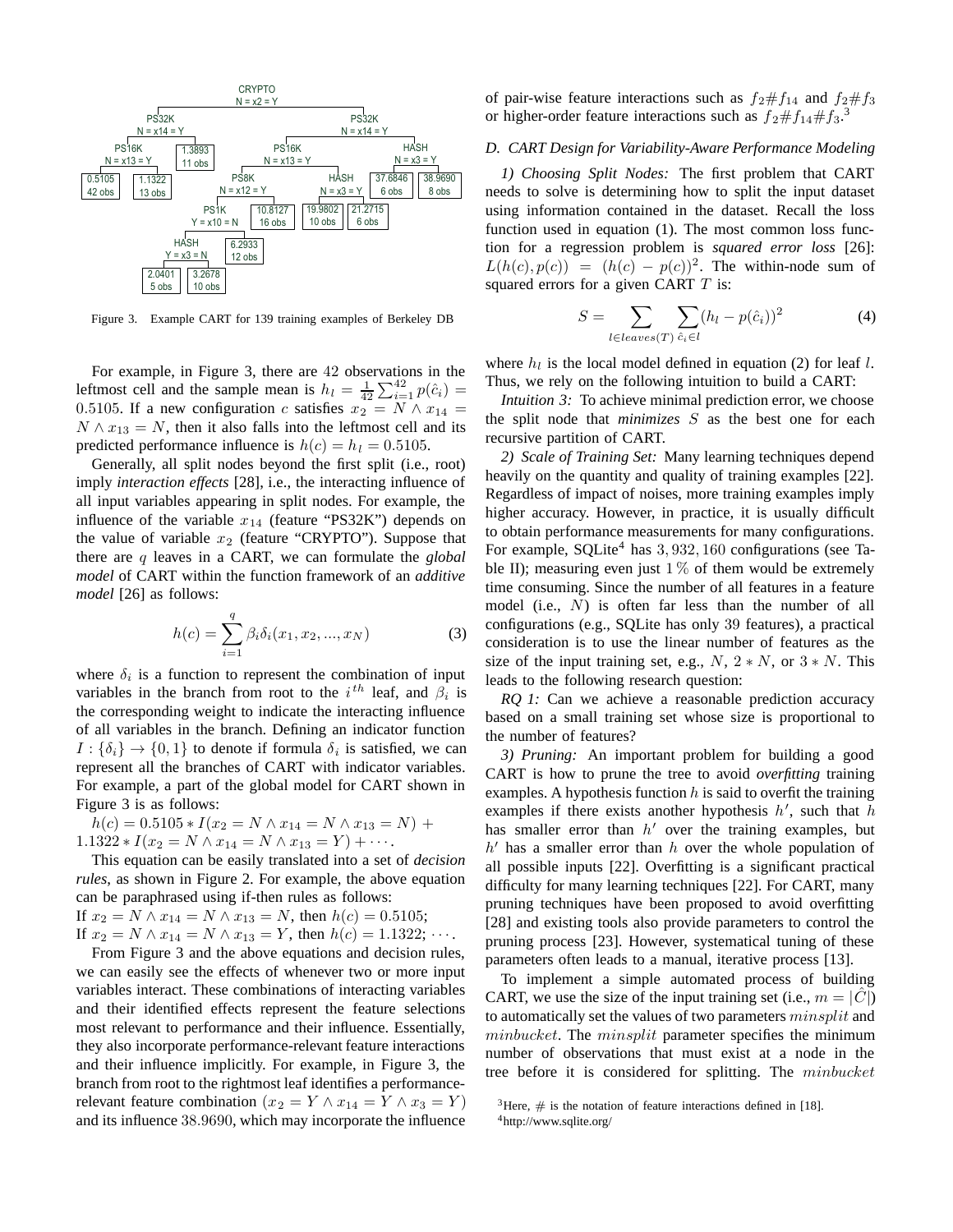parameter is the minimum number of observations in any leaf node. Considering the scales of systems we studied, the rules of automated parameter setting conform to the following intuition:<sup>5</sup>

*Intuition 4*: If  $0.1 * m < 10$ , then  $minbucket = \mathcal{L}0.1 * m +$  $0.5\Box \wedge minsplit = 2 * minbucket;$  otherwise  $minsplit =$  $\text{\textsterling}0.1 * m + 0.5$  ∧ minbucket =  $\text{\textsterling}minsplit/2$  . Finally,  $minsplit \geq 4 \land minbucket \geq 2.$ 

For example, as shown in Figure 3, we build a CART with  $minsplit = 14$  and  $minbucket = 7$  for Berkeley DB's 139 training examples. Furthermore, we use only the two parameters and fix others to control the pruning process and to generate CART automatically, which leads to another research question:

*RQ 2:* Can we use only the two parameters *minsplit* and minbucket set automatically by Intuition 4 to generate CART automatically and avoid overfitting?

*4) Feature Coverage:* Two common feature coverage criteria are *feature-wise*, which covers configurations with and without every individual feature, and *pair-wise*, which covers configurations with and without every pair-wise feature interaction [8], [9], [41]. The feature-wise heuristic determines a feature's performance influence by calculating the performance delta of two configurations with and without the feature. The pair-wise heuristic selects and measures a specific set of configurations that cover all pair-wise feature interactions relevant to performance. Some heuristics are also designed to cover various higher-order feature interactions [8], but they are based on feature-wise and pair-wise heuristics and need more measurements. The feature-wise and pair-wise heuristics depend on a set of specifically selected configurations, whereas our approach uses random configurations that do not need to conform to any feature coverage criterion. Thus, we have the following research question:

*RQ 3:* What is the difference of effects between our approach using random configurations and the feature-wise or pair-wise heuristics for comparable sizes of training sets?

*5) Missing Data:* Missing data are a problem for all statistical analyses [28]. In our case, the training examples are randomly selected and the size of training set is supposed to be comparatively small, so the training set is *likely* to have missing values for some features. Although CART is claimed to be robust to missing data [28], we are still interested in the following research question:

*RQ 4:* Is our approach robust when using few random training examples?

A special situation is that the training set has *completely* missing values for some features, i.e., *missing features* [28]. For example, users could prefer configurations with certain features; thus, the produced and measured configurations do not cover all features defined in the feature model and miss some features completely [20]. In our case, for all configurations in the training set, if an input variable  $x_i \equiv "N"$ , then the training set misses feature  $f_i$ ; if  $x_i \equiv "Y"$ , feature

f*<sup>i</sup>* is excluded during performance modeling according to Intuition 2, which is essentially also a situation of missing features. The feature-wise or pair-wise heuristics cannot be used in this case. This leads to an interesting research question:

*RQ 5:* Does our approach produce reasonable predictions using a training set with some missing features?

#### *E. Similarity Match*

As shown in Figure 2, predicting performance for a new configuration  $c$ , our approach will match  $c$  with the most similar decision rule of  $A$  and returns the quantitative prediction of P (i.e.,  $h(c)$ ). According to the CART shown in Figure 3 or its derived decision rules, the similarity match is straightforward, i.e., matching the configuration with a complete branch from root to a leaf in the CART or the complete premise of a decision rule. For example, consider a new configuration with selected features {DB, CRYPTO, REPL, SEQ, PAGESIZE, PS32K, CACHESIZE, CS64M}, it matches the branch  $(x_2 = Y, x_{14} = Y, x_3 = N)$  in the CART shown in Figure 3, and its performance influence predicted by the branch is 37.6846. Here, our approach finds out only the feature selections that are most relevant to the performance metric and produce minimal performance variance in the input dataset, which leads to the following research problem:

*RQ 6:* Can the performance influence of a configuration be predicted only by the features selections identified by CART?

# V. EVALUATION

To answer the above research questions, we implemented our approach using R 2.15.1 and Java (Eclipse 4.2 with JVM 1.7). R is a language and environment for statistical computing and graphics.<sup>6</sup> We used *Rattle* and *rpart* packages in R to generate CART [23]. We also developed a rule generator to automatically parse the generated CART and extract decision rules. Furthermore, we performed experiments to evaluate our approach. Our empirical results are presented in this section. <sup>7</sup>

#### *A. Experimental Setup*

We use a publicly-available dataset [8] for two reasons. First, the dataset covers a reasonable spectrum of practical application scenarios. As shown in Table II, there are six existing real-world customizable systems with different characteristics: different sizes (45 thousand to 300 thousand lines of code, 192 to millions of configurations), different implementation languages  $(C, C++, and Java)$ , and different configuration mechanisms (such as conditional compilation, configuration files, and command-line options). Second, the dataset includes the performance measurements of all configurations of all systems (The exception is SQLite where the original authors measured 4,553 configurations as the sample and additional 100 random configurations for accuracy evaluation [8]). For each system, the performance has been measured using its

 $^5$ Here,  $\Box$  indicates rounding down, i.e.,  $\Box x \Box = max\{n \in \mathbb{Z} | n \leq x\}.$ 

<sup>6</sup>http://www.r-project.org/

 $7An$  implementation of our approach and all experimental results including intermediate data are available at http://code.google.com/p/cpm/.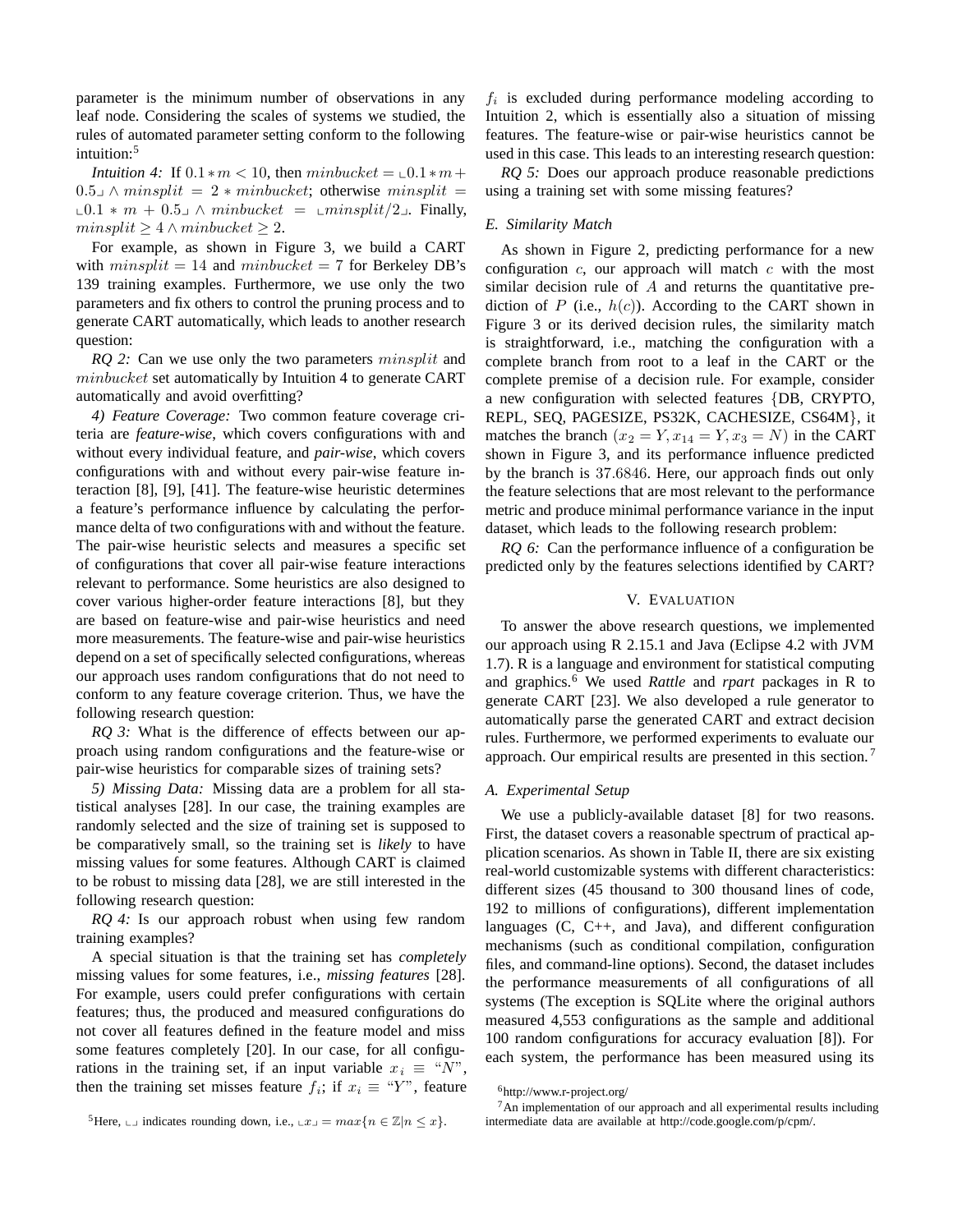TABLE II OVERVIEW OF THE ANALYZED SYSTEMS

|   | No. System                  | Domain       | Lang. | <b>LOC</b> | ICI       | N  | PW  |
|---|-----------------------------|--------------|-------|------------|-----------|----|-----|
|   | Apache                      | Web Server C |       | 230.277    | 192       | 9  | 29  |
| 2 | <b>LLVM</b>                 | Compiler     | $C++$ | 47.549     | 1.024     | 11 | 62  |
| 3 | x264                        | Video Enc. C |       | 45.743     | 1.152     | 16 | 81  |
| 4 | Berkeley DB Database        |              | - C   | 219.811    | 2.560     | 18 | 139 |
| 5 | <b>Berkeley DB Database</b> |              | Java  | 42.596     | 400       | 26 | 48  |
| 6 | <b>SOLite</b>               | Database     |       | 312.625    | 3,932,160 | 39 | 566 |

Lang. - Language; LOC - Lines of Code; |C| - number of all configurations;

N - number of all features; PW- number of measurements by pair-wise heuristic.

standard benchmark either delivered by its vendor (e.g., Oracle's standard benchmark for Berkeley DB) or often used in its application community (e.g., autobench and httperf for Apache Web Server).

In our experiments, *independent variables* are the kind of the analyzed system and the size of the training set. The prediction fault rate ( <sup>|</sup>*actual*−*predicted*<sup>|</sup> *actual* ) and the model building time for each configuration of a system are measured as *dependent variables*. To reduce the fluctuations in dependent variables caused by random generation, we performed five repetitions for each combination of independent variables. All measurements were performed on the same Windows 7 machine with Intel Core i5 CPU 2.5 GHz and 8 GB RAM.

*1) Generation of Training and Test Sets:* We randomly selected a certain number of configurations from the dataset as the training set and all of the rest as the test set. Note that for all but one system the dataset contains the entire population of configurations. For each system, we generated four sizes of training sets:  $N$ ,  $2*N$ ,  $3*N$ , and PW. N is the number of features of each system, and PW is the number of measurements needed by pair-wise heuristic mentioned in Section IV-D4. The two numbers for each system are listed in Table II. For each size of the training set, the generation process is repeated five times.

*2) Simulation of Missing Features:* We simulated the situation of missing features, as discussed in Section IV-D5. For each system, we first randomly selected a certain number of features and fixed their indicator variables to a certain value ("Y" or "N"). Here, we set two percentages  $20\%$  and  $40\%$  of all relevant features (excluding those identified by Intuitions 1 and 2). Then, we randomly selected a set of configurations satisfying the above fixing conditions from the dataset as the training set and all of the rest as the test set. For example, in Figure 1, if the indicator variable of feature "CRYPTO" is fixed to "N", i.e.,  $x_2 \equiv "N"$ , then all configurations in the training set miss feature "CRYPTO"; if  $x_2 \equiv "Y"$ , then feature "CRYPTO" appears in all configurations in the training set but is excluded during performance modeling (see Intuition 2), which is also a situation of missing features.

Here, the size of training sets is the number of measurements needed by the pair-wise heuristic, i.e., PW in Table II. However, sometimes, we may not be able to collect enough configurations satisfying the fixing conditions. For example, all configurations satisfying a fixing condition are less than

*PW*. If the collected configurations are less than  $\frac{1}{2} * PW$ , we discard them and produce no results. The above generation process is repeated five times. That is, for each percentage  $(20\% \text{ or } 40\%)$  and each value ("Y" or "N"), we randomly selected five different combinations of features and fixed their values to generate training sets and test sets.

## *B. Results*

We first measure the fault rate and the model building time of our approach for RQ 1, 2, 4 and 6. Then, we compare our approach with feature-wise and pair-wise heuristics for RQ 3. Finally, we measure the fault rate using training sets with some missing features for RQ 5. Each experiment includes hypothesis and evidence.

*1) Fault Rate:* The hypothesis of this experiment is that our approach can produce meaningful prediction trends and results when working with different kinds of systems and small training sets. Figure 4 shows the statistics of fault rates when applying our approach to the six systems listed in Table II and four sizes of input training sets (i.e.,  $N$ ,  $2*N$ ,  $3*N$ , and PW). Figure 4(a) shows the boxplot of all statistics including outliers. We can see that the outliers decrease significantly as the size of the training set increases ( $N \sim PW$ ). Figure 4(b) excludes the outliers so that the box, the median, and the whisker can be shown clearly. Table III lists the medians and means of fault rates. From Figure 4(b) and Table III, we can see an obvious decreasing trend of the fault rate with an increasing training set. When the size of the training set reaches PW, the median of fault rates reduces to less than 8 % and the mean less than 10 % for all systems. For half of the analyzed systems, our approach produces the median less than  $8\%$  and the mean less than  $9\%$  using only the training set with size N.

*2) Model Building Time:* A further hypothesis is that our approach can build performance models fast when working with different kinds of systems and small training sets. Figure 5 shows the measured time consumption of model building when applying our approach to the six systems and four sizes of training sets. For most of the systems (five out of the six), the time consumption is less than 0.04s. This is because these systems have less than 30 features in the feature model and less than 150 configurations as the training set, as listed in Table II. Only for SQLite with 38 features, the time consumption shows an increasing trend as the size of the training set scales from 39 to 566; however, it is still less than 0.09s. Since performing more measurements becomes infeasible in a reasonable amount of time, we conclude that the model building time is always practical.

*3) Comparison on small training sets:* We compared our approach with the feature-wise and pair-wise heuristics to observe their effects on small training sets. The hypothesis here is that our approach provides a more flexible and robust prediction. Figure 6 shows the comparison results when applying these approaches to the six systems and the training sets scaling from  $N$  to  $PW$ . We took the means of fault rates on the sizes of FW and PW, published in [8], and showed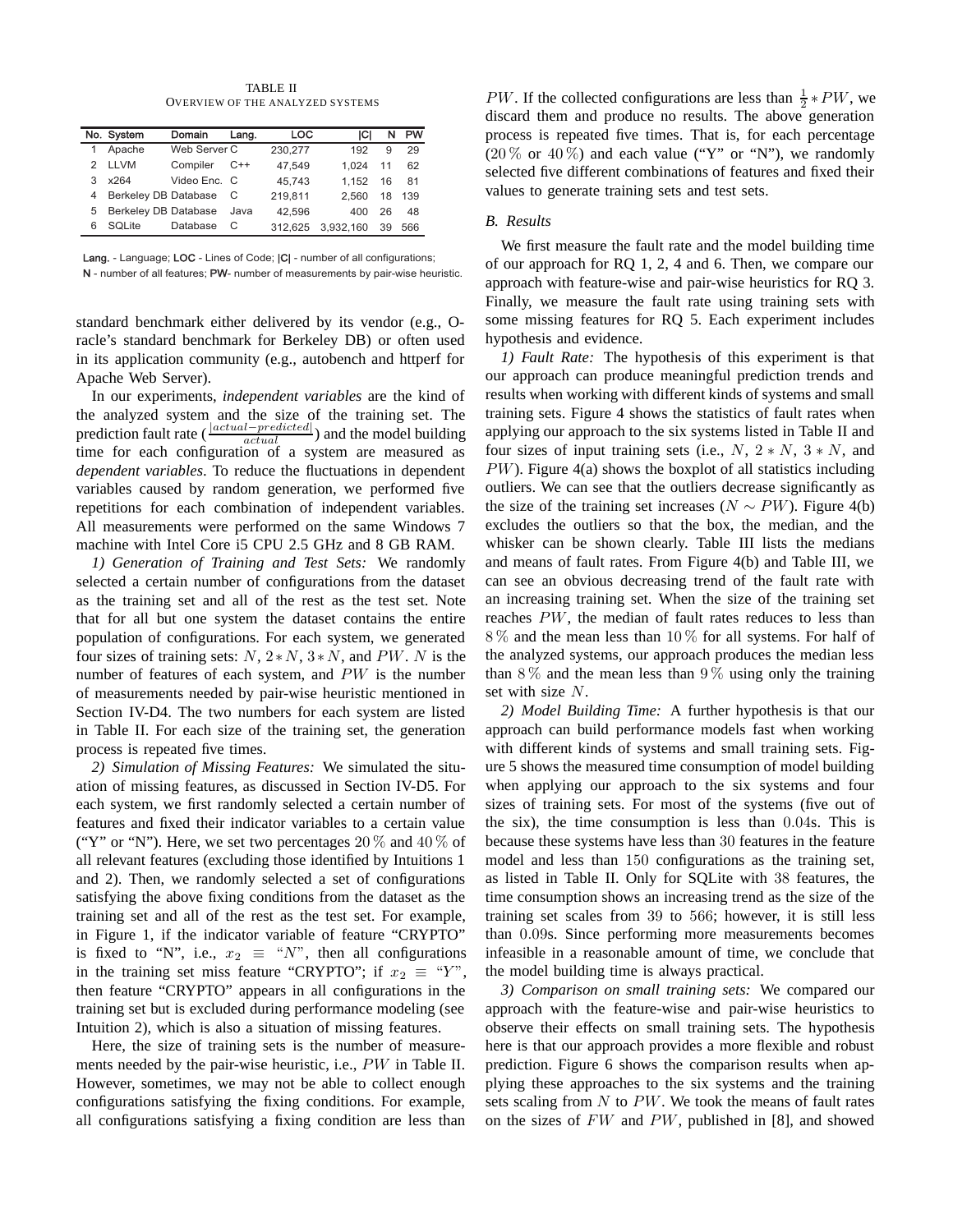

Figure 4. Fault rate statistics for the six systems listed in Table II and four sizes of training sets ( $N \sim PW$ )

TABLE III STATISTICS OF MEDIANS AND MEANS OF FAULT RATES ( %)

| No.            | N      |        | 2*N         |       | $3*$ N |       | <b>PW</b> |      |  |
|----------------|--------|--------|-------------|-------|--------|-------|-----------|------|--|
|                | Median | Mean   | Median Mean |       | Median | Mean  | Median    | Mean |  |
| 1              | 15.30  | 26.90  | 7.30        | 11.60 | 7.10   | 8.40  | 7.00      | 9.70 |  |
| $\overline{2}$ | 4.20   | 5.70   | 3.40        | 4.50  | 3.00   | 4.00  | 2.90      | 3.30 |  |
| з              | 9.60   | 15.10  | 6.30        | 8.50  | 5.30   | 7.20  | 4.60      | 6.40 |  |
| 4              | 32.16  | 112.38 | 34.18       | 98.31 | 24.86  | 46.78 | 1.97      | 7.80 |  |
| 5              | 2.60   | 3.20   | 1.30        | 2.20  | 1.80   | 2.60  | 1.80      | 2.70 |  |
| 6              | 7.90   | 8.00   | 7.90        | 8.10  | 8.00   | 7.60  | 7.40      | 7.20 |  |
| Average        | 11.96  | 28.55  | 10.06       | 22.20 | 8.34   | 12.76 | 4.28      | 6.18 |  |

them as the blue small circles in Figure 6. Here, FW is the number of measurements needed by the feature-wise heuristic; in our case,  $FW$  is equal to  $N$  for the six systems. Since our approach works in an incremental way, we took the means of fault rates on each size, listed in Table III, as sample points, and fitted them to a curve using a quadratic polynomial, i.e., the black asterisks and black solid lines shown in Figure 6. As listed in Table II, in most cases,  $PW$  is larger than  $3*N$ .



Figure 5. Time consumption of model building for the six systems and four sizes of training sets



Figure 6. Comparison on small training sets

The exception is Berkeley DB Java where  $PW = 48$  and  $3*N=3*26=78.$ 

From Figure 6, we can see that our approach shows a robust decreasing trend of the fault rate on small training sets. For half of the analyzed systems (LLVM, x264, and Berkeley DB Java), the black solid line is located below the two blue circles; that is, our approach suffers smaller fault rates than the featurewise and pair-wise heuristics. In two systems (Apache and Berkeley DB C), the fault rate of our approach is higher; however, it decreases dramatically as the size of training set scales from  $N$  to  $PW$ , and finally reaches a value very close to the fault rate of the pair-wise heuristic.

It is worth mentioning that x264 contains many higherorder feature interactions, so the feature-wise and pair-wise heuristics produce higher fault rates and additional special heuristics have to be considered to reduce the fault rate [8].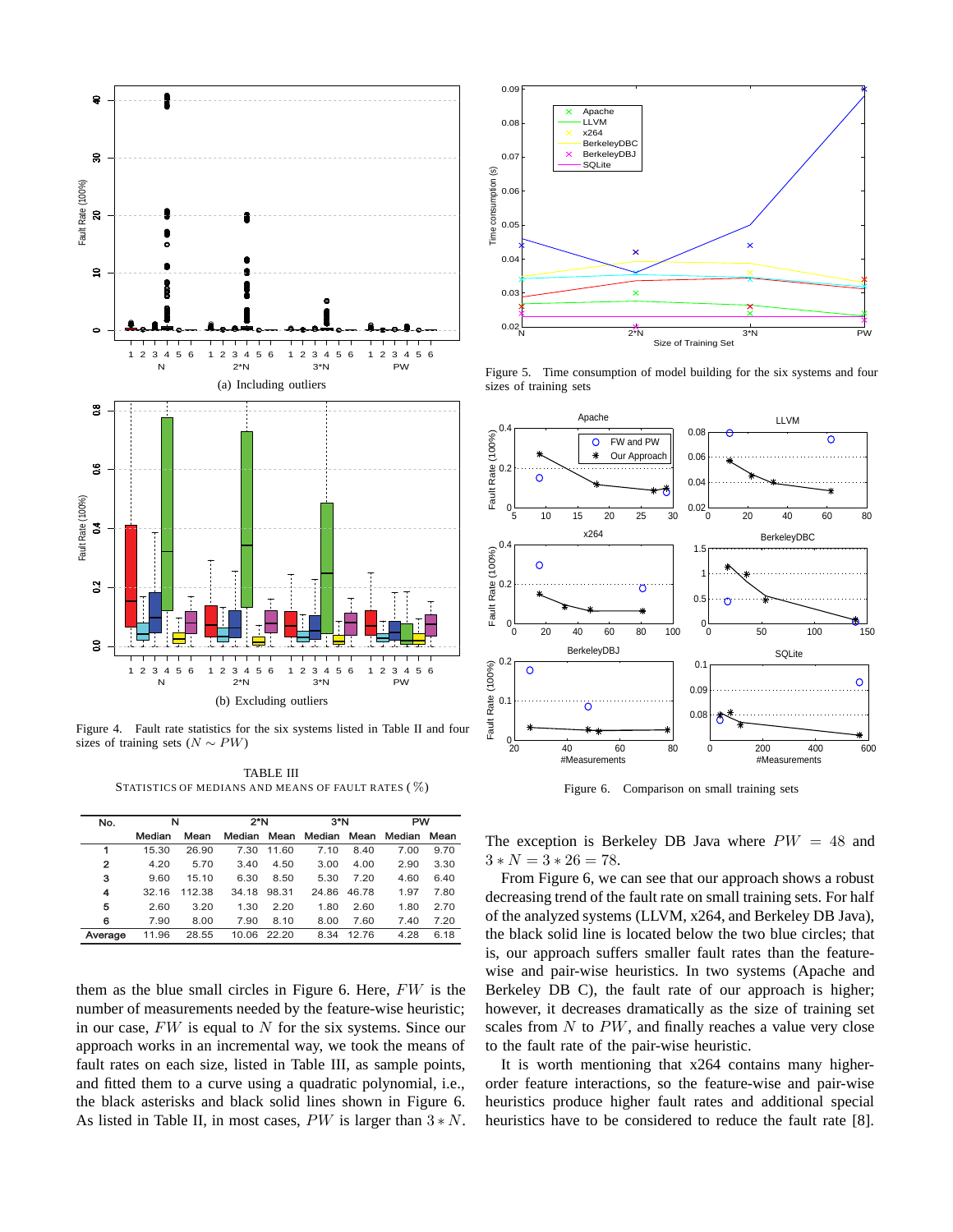TABLE IV FAULT RATES ( %) FOR MISSING FEATURES

| No.     |         |            | 20% Missing Features |             | 40% Missing Features           |       |         |      |  |  |
|---------|---------|------------|----------------------|-------------|--------------------------------|-------|---------|------|--|--|
|         | $x = N$ |            | $x = Y$              |             | $x = N$                        |       | $x = Y$ |      |  |  |
|         | Median  | Mean       |                      |             | Median Mean Median Mean Median |       |         | Mean |  |  |
| 1       | 7.27    | 8.68       |                      | 14.14 35.29 |                                |       |         |      |  |  |
| 2       | 2.96    | 3.37       | 3.10                 | 3.93        | 4.12                           | 4.66  | 4.57    | 5.62 |  |  |
| з       |         | 6.92 15.06 | 11.11                | 21.69       | 17.01                          | 54.37 |         |      |  |  |
| 4       |         | 8.59 38.51 |                      | 26.79 38.13 | 43.56 65.24                    |       |         |      |  |  |
| 5       |         | 3.45 23.80 |                      |             | 2.15                           | 18.20 |         |      |  |  |
| 6       | 6.45    | 6.56       |                      |             | 8.05                           | 8.06  |         |      |  |  |
| Average | 594     | 16.00      | 13.79                | 2476        | 14.98                          | 30.11 | 4.57    | 5.62 |  |  |

Our approach works well in this case without special treatment of higher-order feature interactions.

*4) Missing Features:* Our hypothesis is that our approach does not work well when some important features (e.g., the features identified by CART) are missing completely. Table IV lists the medians and means of fault rates when applying our approach to the six systems and the training sets with some missing features generated by randomly fixing  $20\%$  or  $40\%$ of all features to "Y" or "N". We observe an increasing trend of the fault rate as the percentage of missing features increases  $(20\% \sim 40\%)$ . In addition, we use the symbol "−" to indicate situations, in which we cannot obtain enough ( $\frac{1}{2}$ \* $PW \sim PW$ ) configurations satisfying the fixing conditions. From Table IV, one can see that we often cannot obtain enough configurations when fixing features to "Y". It is because a feature model has many alternative groups (see Figure 1), in which only one feature can be selected.

#### *C. Threats to Validity*

To avoid misleading effects of specific-selected training sets and test sets, we generated them automatically by randomly selecting four sizes of configurations respectively from all valid configurations as the training set and all of the rest as the test set, and repeated each random selection five times with freshly generated training sets and test sets with the same size. The exception is the test set of SQLite, in which the original authors could not measure all possible configurations in reasonable time and thus only sampled 100 random configurations for prediction evaluation [8].

Existing CART implementation tools (e.g., Rattle and rpart in R) provide parameters to improve accuracy and reduce modeling time [23], [28], but systematical tuning of all parameters leads to a manual, iterative process [13]. To achieve a simple automated process of CART building, we used only two relevant parameters and fixed others to control the building process. We cannot guarantee that the accuracy and model building time depend on certain shapes of CART. However, to avoid influence of specific-shaped CART, we automatically set the two parameters' values according to the size of each input training set and then generated CART automatically.

To increase external validity, we used a public dataset with six systems spanning different domains with different sizes, different configuration mechanisms, and different implementation languages. All the systems are deployed and used in

real-world scenarios. However, we are aware of that the results of our evaluations are not automatically transferable to all other customizable systems [8]. Moreover, the performance is measured by standard benchmarks in respective application domain. The generalities of measurement results depend on the generalities of the workloads.

# *D. Discussion*

By experiments on six real-world customizable systems, we demonstrated the feasibility of our approach. With an average accuracy of  $94\%$  (by statistics of means of fault rates in Table III), our approach produces reasonable predictions based only on a limited set of random configurations and their corresponding performance measurements.

Our approach has the following desirable properties. First, it achieves reasonable predictions with random configurations (RQ 4). Second, it can flexibly process any quantity of configurations, e.g., linear number of features (RQ 1). Third, it shows a robust decreasing trend of the fault rate with the increase of sample configurations; in most cases, it obtains similar accuracies to or even better than the feature-wise and pair-wise heuristics (RQ 3). The above three points support our approach as an incremental approach: it produces results based on existing data and improves accuracy continuously as the dataset increases. Moreover, our approach incorporates feature interactions and quantifies their performance influence implicitly during the process of model building. Our approach automatically identifies only the most relevant features selections for performance prediction (RQ 6), and performs well in the presence of higher-order feature interactions (e.g., for x264), without the need of additional measurements. Sometimes our approach works well using only  $N$  sample configurations (e.g., half of analyzed systems in our experiments), which makes it promising for systems with a large number of configurations.

With respect to RQ 5, if the data are really missing completely at random, the only loss is statistical power [28]. Our empirical results also verify this viewpoint. However, our experiment using the training sets with some missing features simulates a special case. In practice, users may prefer configurations with certain features and produce a set of configurations that are skewed to some features as the training examples, but the configurations they want to predict are likely skewed to the same features. If users have to predict new configurations with some features completely missing in existing training examples, we suggest measuring at least two (due to  $minbucket \geq 2)$  configurations covering these missing features before using our approach.

Our approach implements a simple automated process of building CART by controlling only two parameters and avoids overfitting to produce reasonable prediction accuracy (RQ 2). But we also noticed that the fault rate of our approach will decrease slowly when it has reached a "relatively" lower value. Take Apache, for example, as shown in Table III, the mean of fault rates reduces from  $26.9\%$  to  $11.6\%$ , as the size of training set increases from  $N$  to  $2*N$ , but it still maintains at  $9.7\%$  when the size reaches PW. The problem is that the fault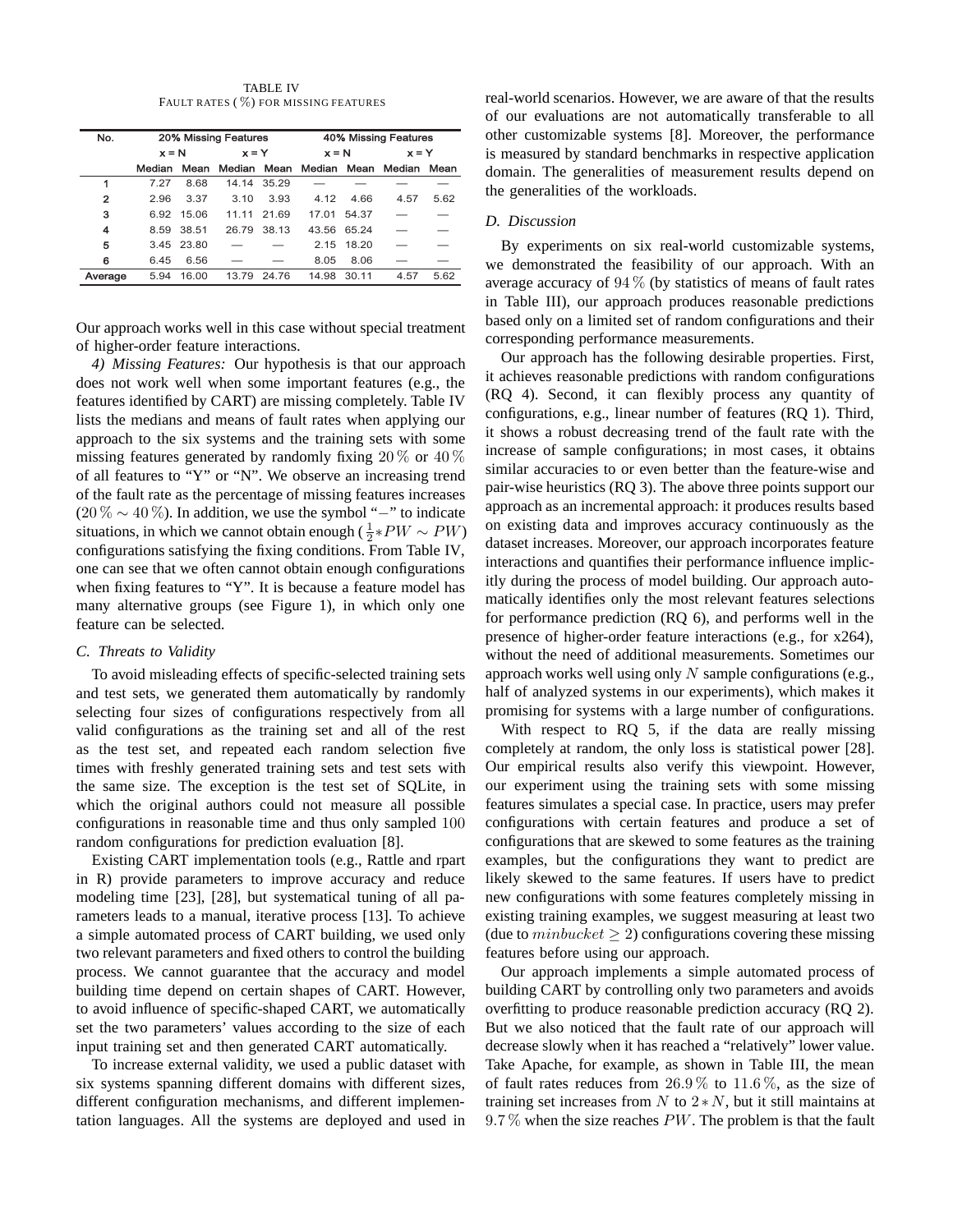rate of  $9.7\%$  is higher than  $3.9\%$  obtained by the pair-wise heuristic [8]. We believe that the problem can be alleviated by systematical parameter tuning for building a better CART, which will explore in future work.

# VI. RELATED WORK

# *A. Performance Modeling*

There are many model-based approaches to performance prediction [29], [30]. For example, linear and multiple regression model the correlations between input parameters and output performance metrics. Bayesian (or belief) networks are used to learn causal relationships between parameters. Machine learning approaches, such as principal component analysis, are used to learn the correlations between configurations and a performance metric and find dimensions of maximal variance in a dataset. However, the feasibility of these approaches depends heavily on the application scenario and program to be analyzed [8], because they usually require a large training set. Hence, it is not clear for an application scenario which method to choose. In contrast, we support any kind of application scenario independently of the program to be analyzed. We also empirically show that our approach can obtain good prediction effects using only a small training set.

Happe et al. [31] proposed a compositional reasoning approach based on the component specifications with resource demands and predicted execution time. Their approach is applicable only to component-based systems, whereas our approach is applicable to all customizable systems, once a variability model is built for them. Westermann et al. [12] presented an empirical study on automated inference of performance prediction models using statistical inference techniques, such as Kriging and MARS. They focused on building models with less measurement points and lower average fault rates, but they did not consider how to identify the configuration parameters relevant to performance.

Tawhid and Petriu [32] presented a model-driven approach to deriving a performance model from an extended feature model with performance analysis information. The approach requires up-front and detailed knowledge of domain-specific performance analysis, which makes tuning prediction for accuracy difficult. Our approach avoids the problems by directly working with performance measurements. Ramirez and Cheng [33] presented an approach that leverages goal-based models to facilitate the automatic derivation of utility functions at the requirements level, whereas our approach works at the configurations level. Thereska et al. [13] proposed a practical performance model for popular interactive client applications. They mainly consider peripheral configuration parameters such as CPU speed and memory size, while our approach focuses on the features of customizable systems.

# *B. Measurement-Based Prediction*

Siegmund et al. [8] first proposed a general measurementbased approach that treats customizable systems as a black box and detects performance-relevant feature interactions. Their approach tries to find a sweet-spot between prediction accuracy and measurement effort based on heuristics. The approach needs a set of specifically selected configurations, whereas our approach works with few random configurations. Moreover, we do not have to detect all feature interaction explicitly, because our approach quantifies their influence implicitly in performance models. Nevertheless, we expect that a combination of both approaches is beneficial to further reducing measurements and increasing prediction accuracy.

Sincero et al. [34] used existing configurations and measurements to predict a configuration's non-functional properties. They designed the Feedback approach to find the correlation between feature selection and measurement and to provide a qualitative information about how a feature influences a nonfunctional property during configurations. In contrast to our approach, their approach do not actually predict a value quantitatively. Chen et al. [35] combined benchmarking and profiling to build a model to predict the performance of componentbased applications. In contrast, our approach correlates performance measurements with configurations and can work with configurations collected by simulation or monitoring.

# *C. Root Cause Detection*

Feature interactions are the main cause of unpredictable performance anomalies [17]. Many researchers have applied and extended various techniques to automatically detect feature interactions at the specification and semantic levels. For example, at the specification level, they used pair-wise measurement based on linear temporal logic [36] and state charts [37] to model and detect feature interactions. At the semantic level, namely feature interactions that change the functional behavior of a program, they used model checking [38], [39] and verification techniques [19], [40]. Some approaches aim at investigating the code base to detect structural feature interactions [18], [41]. Siegmund et al. [8] focused on all performance-relevant feature interactions in a black-box fashion. In contrast, our approach incorporates performancerelevant feature interactions and quantifies their influence implicitly during performance modeling.

Some researchers found that different execution paths [14] or different request flows [42] resulted from configuration changes are the root-causes of performance changes or anomalies. However, in most practice cases, we at most know the feature model of a customizable system and a limited set of existing configurations. It is difficult even for developers to know how the configurations will be executed. So we still consider customizable systems as a black box and model the correlations between performance and feature selection.

# VII. CONCLUSION

We proposed an incremental and variability-aware approach to performance modeling of customizable software systems. We used a statistical learning technique named CART to correlate performance with feature selection. Our approach incorporates performance-relevant feature interactions along with the process of model building and quantifies their performance influence implicitly in performance models. Our